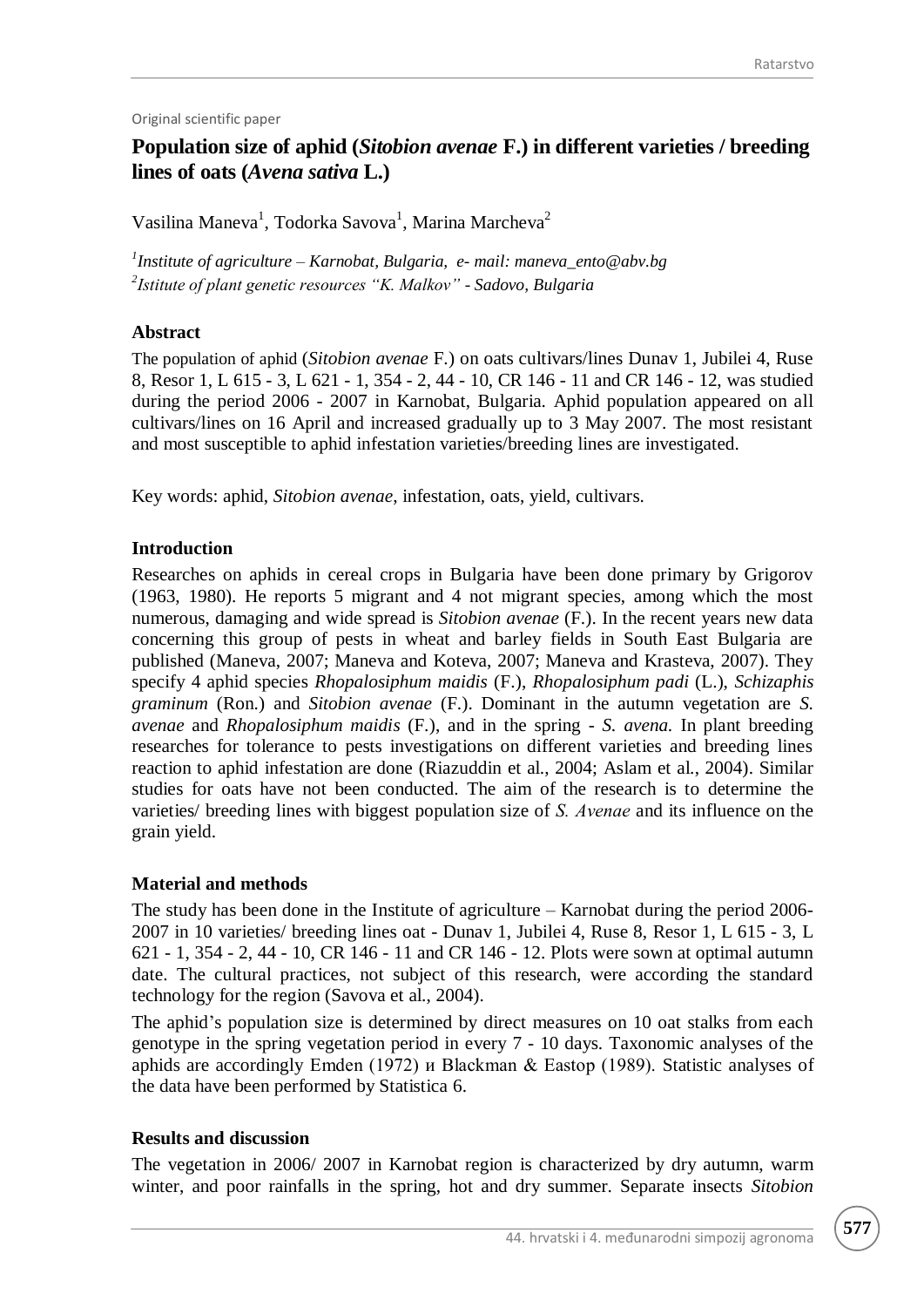*avenae* were found in the oat fields during the autumn months. The air temperatures, higher then the average of many years values, contributed for the aphids' development but the attendant drought which last to the middle of May limited their population size. The lack of rainfall in April, when the formation of generative organs was executed, had a specifically negative effect on the plants' growth and development.



Graph 1. Population dynamics of *Sitobion avenae* in oat varieties/ breeding line.

| <b>MONTHS</b>                    |   | Ш   | IV   |      | VI   |
|----------------------------------|---|-----|------|------|------|
| Ten days                         |   | 6,8 | 10,1 | 15,5 | 19,4 |
|                                  | Н | 8.5 | 9,5  | 17,6 | 22,5 |
|                                  | Ш | 5.8 | 12,1 | 19.4 | 25,7 |
| Monthly average temperature      |   | 7.0 | 10.6 | 17,6 | 22,5 |
| Average values for $1931 - 2006$ |   | 5,2 | 10.5 | 15,5 | 19.5 |
| $\pm$ Average values             |   | 1.8 | 0.1  | 2,1  | 3,0  |

Table 1. Air temperature ºС – 2007

This reflected the aphids' density (Tables 1 and 2). *Sitobion avenae* was found in oat fields in the middle of April. The highest density in this period was measured in breeding line L  $615 - 3 - 7.5$  nb/ stalk. Lower number of insects was count in Resor variety. In the end of the second ten-days of April the infestation was highest in breeding line  $44 - 10 - 6.6$  nb/ stalk and lowest in Dunav 1 variety – 0.9 nb/ stalk. The *Sitobion avenae* population size reached its maximum in line 44 - 10 -16.6 nb/ stalk in the beginning of May. In the end of the first ten days of May it marks fast decrease and in the end of the second ten days of the same month the aphids are no longer observed (Graph 1). This could be due to the abundant rainfalls in the second part of May (Table 2), which washed out large part of the insects. The concomitant high temperatures and humidity of air precipitated the plant ripening and roughness of the stalks and caused their uselessness for aphids' feed.

The relation between aphids' density (number per stalk) and the yield decrease has been evaluated. Correlation between those traits has been established  $r = 0.44$ ,  $p < 0.05$  (Figure 3).

Conditional separation of the genotypes can be done accordingly to the degree of aphids' infestation: weakly infested (1 - 3 nb/ stalk), medium infested (3 - 6 nb/ stalk) and strongly infested (more then 8 nb per stalk). Grouping accordingly the aphids' influence on the grain yield divides susceptible by tolerant samples.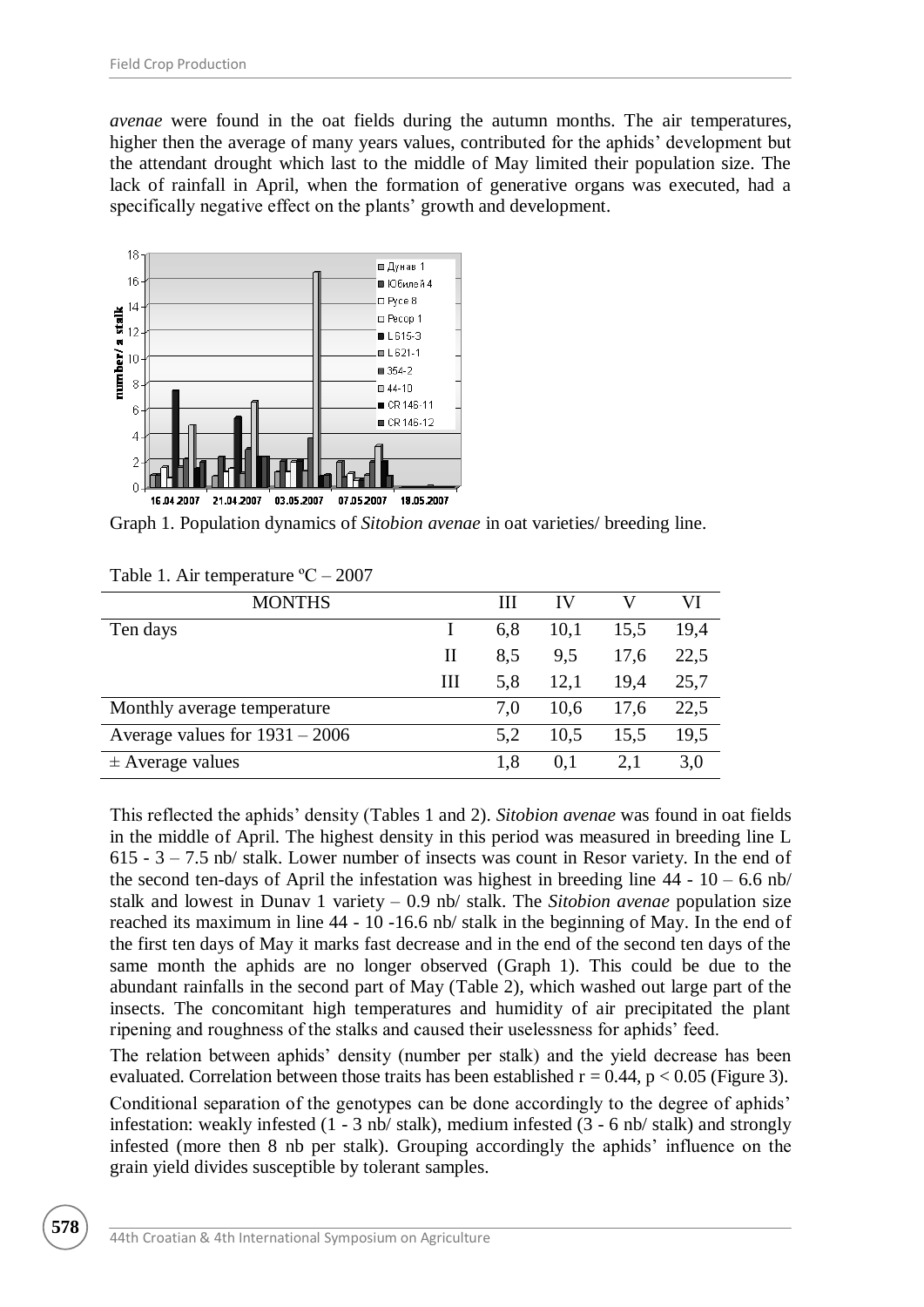The oat varieties/ breeding lines Dunav 1, Jubilei 4, Ruse 8, Resor 1, L 621 - 1, CR 146 - 11 and CR 146 - 12 are in the group of weakly infested. The line CR 146 - 11 is the most susceptible among them. At observation of 2.4 insects per plant the decrease of grain yield is 37.53 %. Jubilei 4 is the most tolerant cultivar in this group with yield decrease only 18.93 % at the same infestation rate.

| months                             |   | Ш       |         |        |             |
|------------------------------------|---|---------|---------|--------|-------------|
| Ten days                           |   | 4,0     |         |        | 34,8        |
|                                    |   | 0.1     | 3.4     | 14.1   | 14,5        |
|                                    | Ш | 15,6    | 1,8     | 42.2   | $\delta$ ,0 |
| Monthly rainfalls                  |   | 19,7    | 12.3    | 58,4   | 57,9        |
| Average rainfall for $1901 - 2006$ |   | 34,0    | 47.7    | 57,8   | 69,0        |
| $\pm$ Average                      |   | $-14,3$ | $-35,4$ | $+0.6$ | -11.        |

Table 2. Rainfall in 2007, *mm.*



Graph 2. Maximal population size of *Sitobion avenae* and grain yield of oat varieties/ breeding lines.

The unfavorable climate conditions (drought and high temperatures) and aphids' infestation the grain yields of all oat varieties and breeding lines were below the average for the period 2000 - 2005 (Graph 2).

Medium infested are breeding lines L  $615 - 3$   $\mu$  354 - 2. The first is more resistible – at 7.5 number/ stalk, the yield decrease by 24.94 %. The grain yield of line 354 - 2 marks decrease by 32.39 % at 3.8 aphids per stalk.

Strongly infested is breeding line 44 - 10. At infestation rate of 16.6 insects per stalk its yield is reduced by 41.67 %.